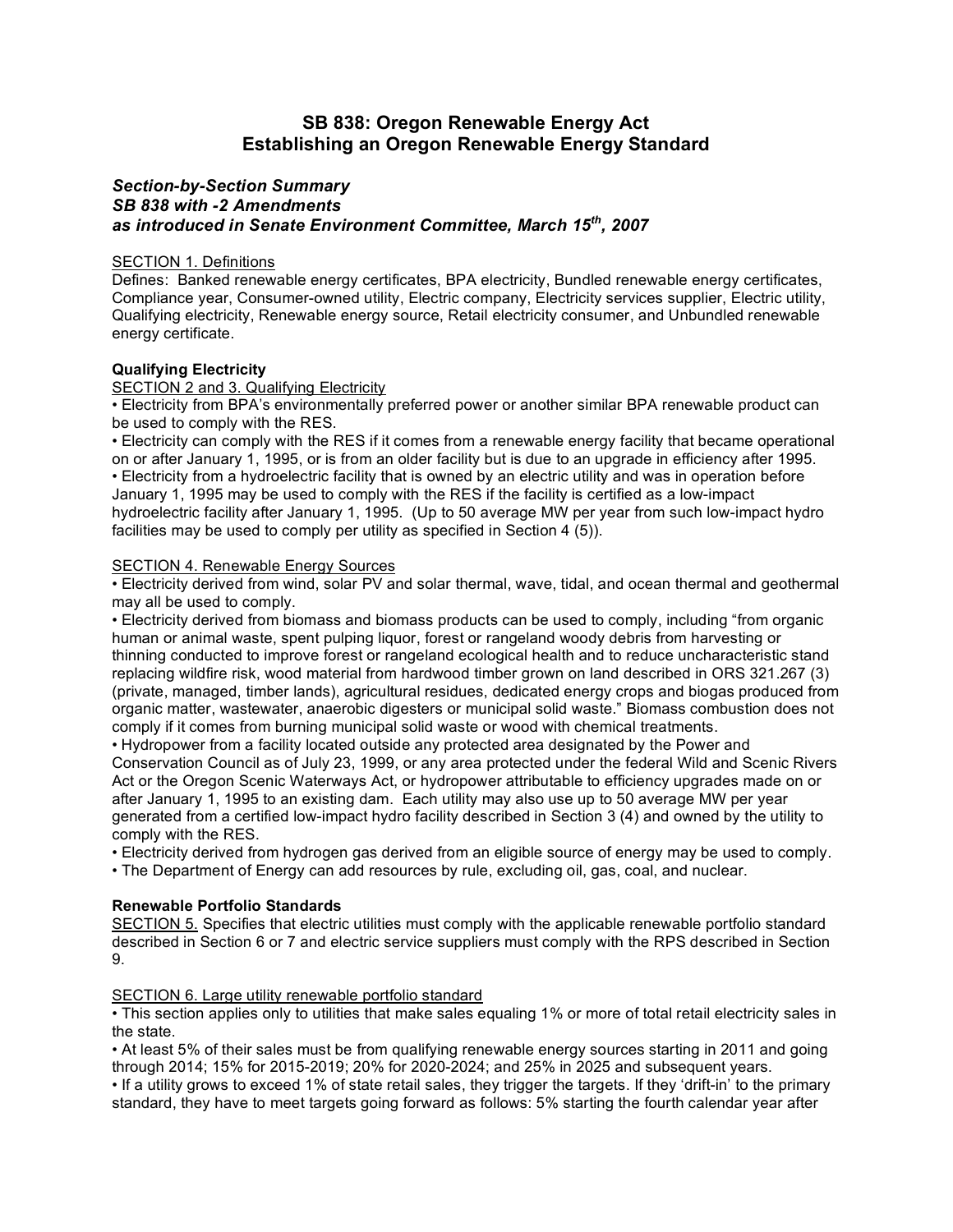their load exceeds 1% of total state load; 15% starting the  $10^{th}$  calendar year; 20% starting the  $15^{th}$ calendar year; 25% starting the  $20<sup>th</sup>$  calendar year.

# SECTION 7. Small utility renewable portfolio standard

• Utilities that make sales of less than 1% of state sales are not subject to the energy standards in this Act. Instead, at least 5% of small utilities' sales must be from renewable sources by 2025.

• This exemption terminates if the utility or a joint operating entity (i.e. a generating cooperative like Pacific Northwest Generating Cooperative) that includes the utility as a member acquires a new contract for electricity from a coal-fired power plant or if the utility or joint operating entity makes a new investment in a coal resource.

• This exemption also terminates if a utility acquires service territory of an investor-owned utility without their consent.

# SECTION 7. Exemptions from compliance with renewable portfolio standards.

• Utilities are not required to comply with the renewable portfolio standards described in Sections 6 and 7 to the extent that compliance would require acquiring energy beyond the utility's load and when doing so would displace non-fossil energy.

• Utilities are not required to comply with the large utility RPS to the extent that compliance would displace electricity from existing contracts for the mid-Columbia dams.

• COUs are not required to comply with the large utility RPS to the extend that compliance would displace any firm energy commitments of BPA electricity.

#### SECTION 9. Electricity service suppliers

• An ESS must meet the requirements applicable to the utilities in whose territory the ESS' customers are located.

• If an ESS serves customers located in the service territories of multiple utilities, they will required to meet aggregate standard based on the amount of electricity sold by the ESS in each service territory. • The PUC will establish procedures for implementation of an RPS for ESSs serving customers in IOU

services territory, and COUs will establish procedures for implementation of an RPS for ESSs serving customers in their service territories.

# SECTION 10. Manner of complying

• Utilities can comply with the applicable renewable portfolio standard by a) using bundled RECs issued for electricity generated during the compliance year; b) using unbundled RECs issued for electricity generated during the compliance year or banked bundled or unbundled RECs; or c) making alternative compliance payments.

• RECs issued or acquired by a utility on or before March 31<sup>st</sup> of a given calendar year can be used to comply with the preceding calendar year, allowing a 3 month 'true-up' period. If used to 'true-up' the previous year, these RECs cannot be used to comply with the current calendar year.

## SECTION 11. Implementation plan, annual reports.

• Investor-owned utilities shall submit an implementation plan, including annual targets, to the PUC, and report at least every two years on progress made toward meeting the targets.

• An IOU will develop and file an initial implementation plan with the PUC no later than January 1, 2010.

## **Cost Cap**

## SECTION 12. Limits on cost of compliance

• Utilities are not required to comply with a renewable portfolio standard described in Sections 6 or 7 to the extent that the incremental cost of compliance, the cost of unbundled renewable energy certificates and the cost of alternative compliance payments exceeds 4% of the utility's annual revenue requirement for the compliance year. The PUC will establish the revenue requirement for an investor-owned utility; the governing body of a consumer-owned utility will establish its revenue requirement.

• The revenue requirement will be based on electricity-related operations and does not include amounts spent on energy efficiency programs, low-income energy assistance, the incremental cost of compliance with the RPS, the cost of unbundled RECs or alternative compliance payments. The revenue requirement does include: all operating expenses of the utility during the compliance year, including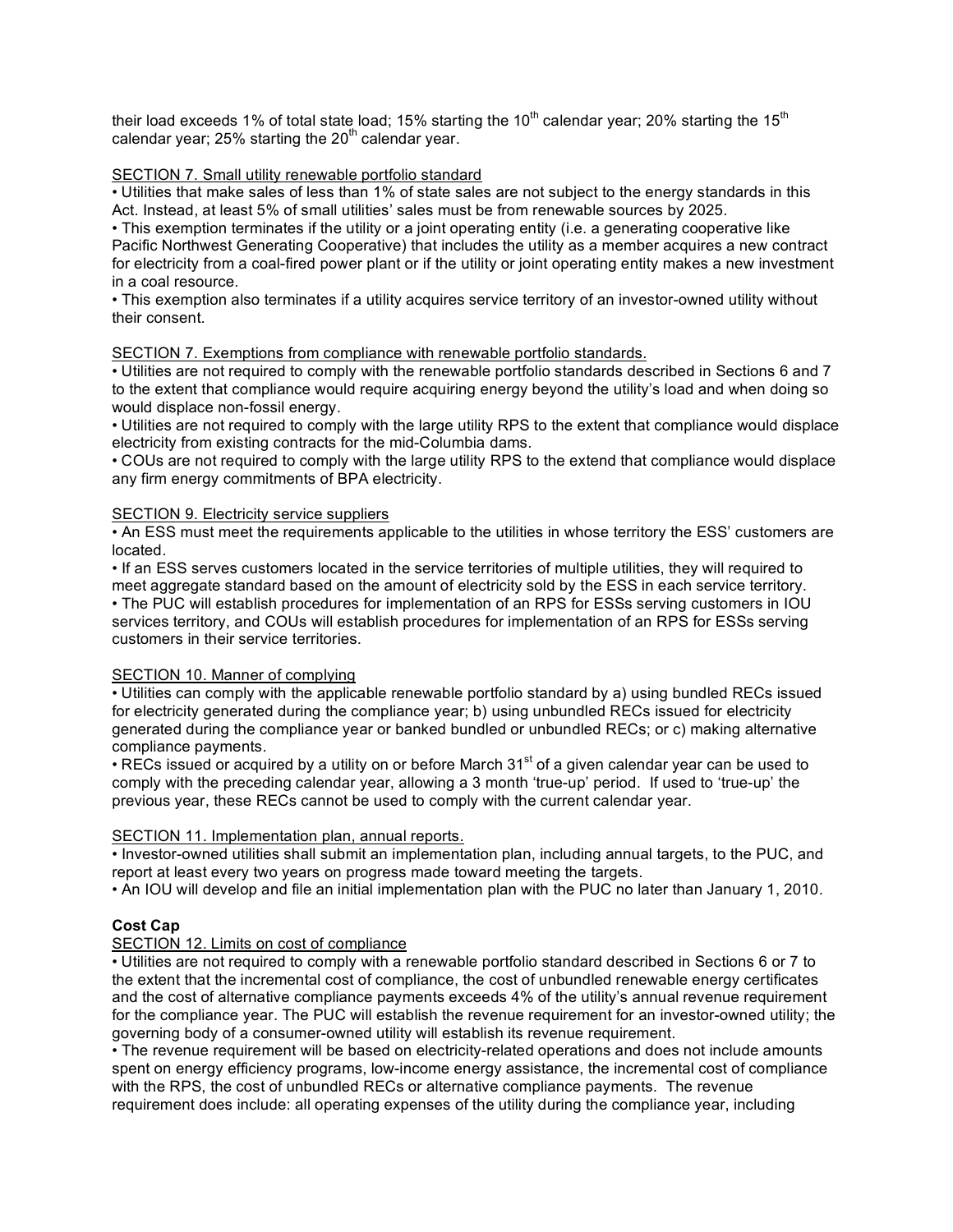depreciation and taxes; and, for IOUs, the total rate base of the company in the compliance year multiplied by the rate of return established by the PUC for debt and equity.

• The incremental cost of compliance is the difference in net present value between the levelized annual delivered cost of the qualifying electricity and the levelized annual delivered cost of reasonably available non-qualifying electricity. This cost includes capital, O&M, financing, transmission and interconnection, load following and ancillary services and costs associated with integration and shaping.

# **Cost Recovery**

# SECTION 13. Cost recovery

• All prudently incurred costs associated with compliance are recoverable for an investor-owned utility, including interconnection and other costs associated with transmission and delivery of qualifying electricity. Costs associated with compliance are not an above-market cost for purposes of ORS 757.600- 757.687

• The PUC shall establish an automatic adjustment mechanism or another method for timely recovery of prudently incurred costs incurred by an IOU to construct or acquire renewable energy facilities or associated electricity transmission. The IOU must file with the commission seeking approval of the use of an automatic adjustment mechanism.

# **Renewable Energy Certificates**

# SECTION 14. REC System

• The State Department of Energy, in consultation with the PUC, shall establish a system of RECs that can be used for compliance, and allows electronic issuance, transfer and tracking of RECs through a regional trading system, including but not limited to the Western Renewable Energy Generation Information System (WREGIS).

• The validity of a bundled REC for purposes of compliance will not be affected by the substitution of any other electricity for the underlying qualify electricity at any point after generation, allowing for power swapping, shaping and firming of the underlying electricity.

## SECTION 15. RECs that may be used for compliance

• A bundled REC may be used for compliance if the facility that generates the qualify electricity for which the certificate was issued is located in the United States and within the geographic boundary of the WECC and the electricity is delivered to BPA or to an electric utility serving Oregon.

• An unbundled REC may be used for compliance if the facility that generated the qualify electricity for which the certificate was issued is located within the geographic boundary of the WECC.

• RECs issued for BPA environmentally preferred power or other similarly designated BPA electricity may be used for compliance regardless of the location of the generating facility.

## SECTION 16. Use, transfer, and banking of RECs

• RECs may be traded, sold or otherwise transferred by utilities.

• RECs that are not used to comply in a given compliance year may be banked and carried forward indefinitely for compliance in a later year, but banked RECs must be used before other RECs and the oldest banked RECs must be used first.

• Utilities are responsible for demonstrating that RECs used for compliance are derived from qualifying renewable energy sources and that the RECs have not been traded, sold or otherwise transferred to another party.

• The same REC can be used both for the state RPS and any federal RPS but not for another state's standard. RECs used to comply with another state's RPS cannot be used to comply with this RPS.

# SECTION 17. Limits on use of unbundled RECs

• IOUs may not use unbundled RECs for more than 20% of their compliance with the large utility RPS.

• For compliance years before 2020, COUs subject to the large utility RPS may use unbundled RECs for up to 50% of their compliance. Beginning in 2020, COUs may not use unbundled RECs for more than 20% of their compliance.

• The limitations on the use of unbundled RECs do not apply to RECs from net metered facilities or offgrid facilities in Oregon, or to RECs from electricity generated in Oregon by a Qualifying Facility under ORS 758.505-758.555 (state PURPA).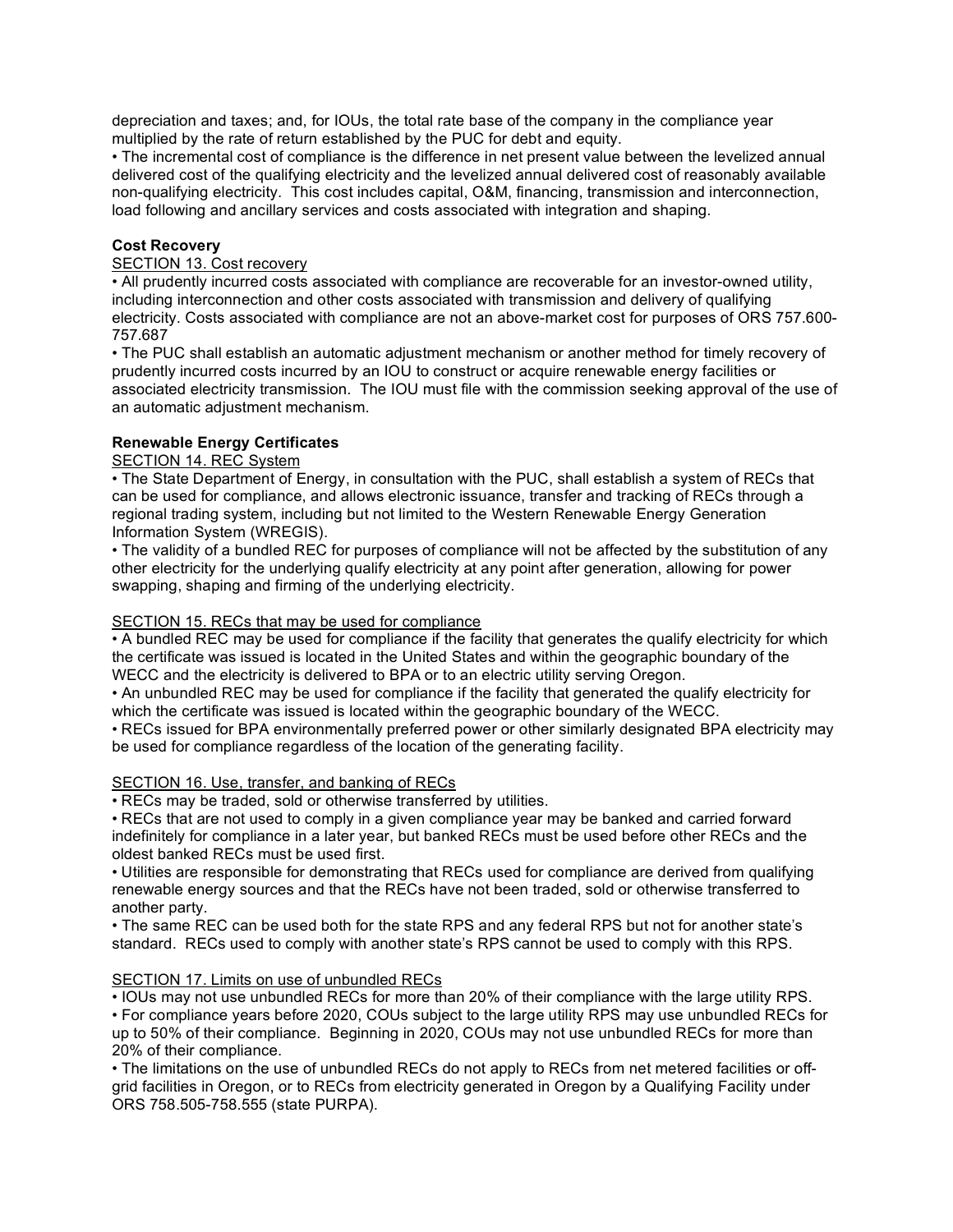SECTION 18. Multi-state electric utilities.

The PUC shall establish by rule a process for allocating the use of RECs by a multi-state utility.

# **Compliance Reports**

### SECTION 19. Compliance reports.

• Each utility that is subject to the standard shall make an annual compliance report. Investor-owned utilities and ESSs report to the PUC. Consumer-owned utilities report to the members or customers of the utility, which the PUC will review to determine compliance.

# **Alternative Compliance Payments**

SECTION 20. Investor-owned utilities; electricity service suppliers.

• The PUC will establish an alternative compliance rate for each investor-owned utility or ESS subject to the standard, expressed in dollars per megawatt-hour. The rate must provide adequate incentive for the utility to purchase or generate electricity in lieu of using alternative compliance payments.

• The commission shall require alternative compliance payments from any investor-owned utility or ESS that does not comply with the standard by using RECs. An IOU or ESS may also elect to use the ACP subject to a prudence review by the PUC.

• An IOU or ESS may not be required to make alternative compliance payments to the extent that the cost of doing so would exceed the cost cap established in Section 12.

• The commission shall determine the extent to which alternative compliance payments may be recoverable in rates. The utility will deposit any amounts recovered in rates in a holding account established by the utility, which will accrue simple interest at the utility's rate of return, and can only be spent on the cost of acquiring new renewable energy capacity, efficiency upgrades to existing facilities owned by the utility, or on energy conservation programs. The PUC must approve any expenditures by an IOU from the holding account.

• Amounts collected from customers and spent from the holding account are not included in the rate base and the utility cannot earn a rate of return on them.

## SECTION 21. Consumer-owned utilities

• The governing body of a consumer-owned utility shall establish an alternative compliance payment rate set in the same manner, to the extent possible, as that used by the PUC.

• Amounts collected as an alternative compliance payment may only be spent on the cost of acquiring new renewable energy capacity, efficiency upgrades to existing facilities owned by the utility, or on energy conservation programs.

# **Penalty**

Section 22. Penalty

• If an IOU or ESS fails to comply with the standard, the PUC may impose a penalty in an amount determined by the commission, in addition to any alternative compliance payment required under section 20.

• Moneys collected through penalty payments shall be transferred to the Energy Trust or it's successor.

## **Green Power Rate**

## SECTION 23. Green power rate.

• Utilities shall allow customers to elect a green power rate. The rate shall reasonably reflect costs paid by the utility for the electricity. Prudently incurred costs will be recoverable by an IOU.

• Electricity procured under a green power rate may not be used for compliance with the renewable energy standard.

• This section does not apply to IOUs or ESSs subject to ORS 757.604 (SB 1149) who are already required to offer a voluntary green power rate.

• An electric utility may comply with this requirement by contracting with a third party provider.